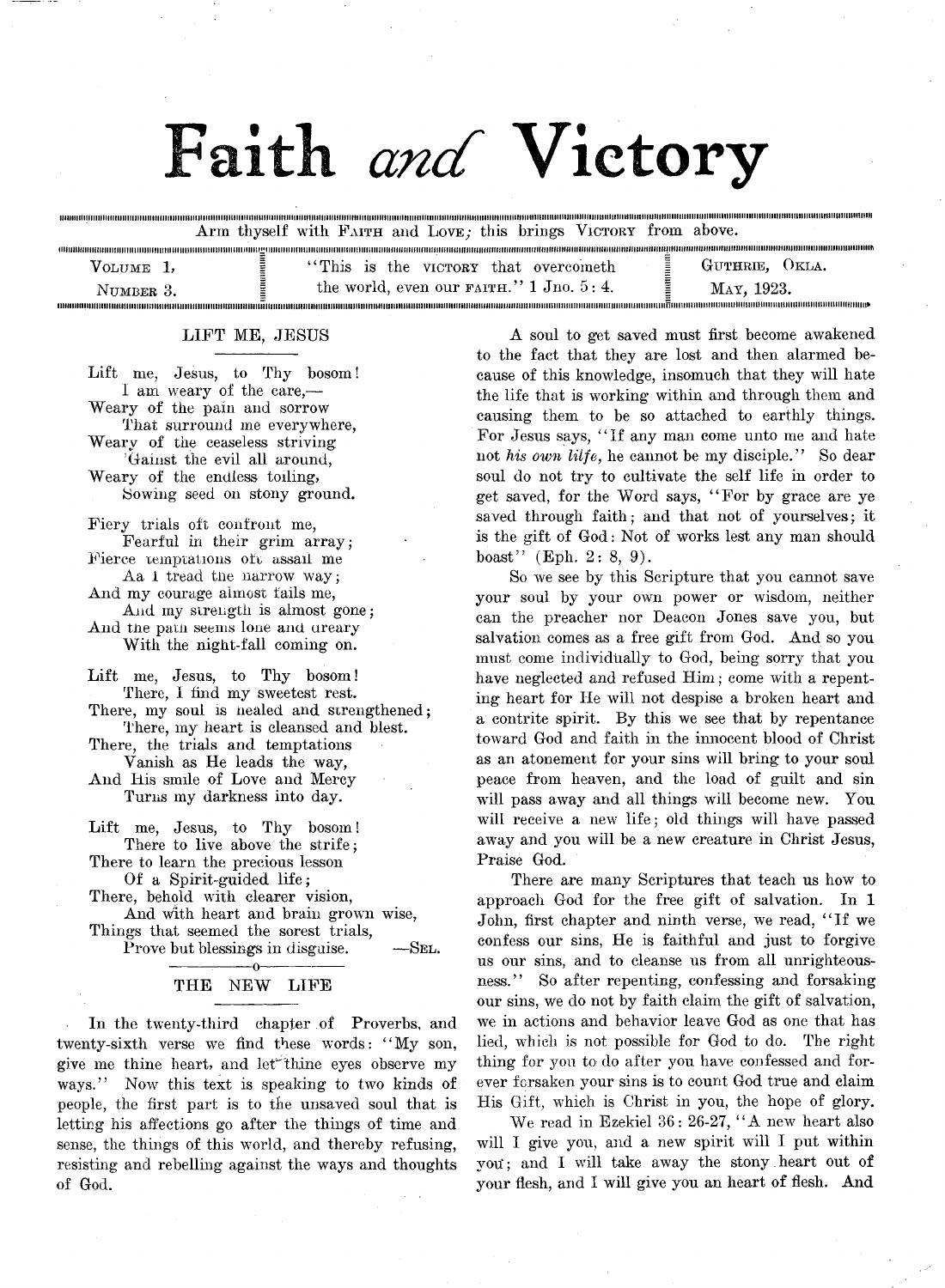I will put my spirit within you, and cause you to walk in my statutes, and ye shall keep my judgments and do them." By these Scriptures we see that the work that is wrought in us is wholly the work of God, and we receive the change by confession and yielding to Him. Oh, dear soul, hasten to the Master's feet and behold the Lamb of God that takes away the sins of the world. Behold Him in the garden when He was so burdened and heavy in soul that He cried out in great agony unto the Father that the *cup* of suffering might pass, but in the next breath He says, "Not my will, but thine be done," and His sweat was as great drops of blood falling down to the ground.

Behold Him when they put a scarlet robe on Him and a crown of thorns on His brow, and bowed their knees in mockery. Behold Him under the load of the cross on His way to Calvary, and see the cruel hearted men driving the nails through His feet and hands; see the spear being thrust into His side, and behold the water and blood gushing out. All of this He meekly and willingly bore that you might have eternal life abiding in your soul. Then consider for a moment you being as one with the throng that abused and slew our blessed Savior, of which throng you are if unsaved, for the life that you now have is drawing you on to destruction and everlasting banishment from God, from all that is pure and holy, for your present life is not subject to the law of God, neither indeed can be. Oh, dear soul, repent that iniquity be not your ruin, for our God is tender, kind and true and only seeks your good in all things, and desires you to be as an obedient son, that will be exercised by His correction and yield your members to righteousness unto holiness, and give thanks and praises unto God for the unspeakable Gift.

In Isaiah 55: 7 we read, "Let the wicked forsake his way, and the unrighteous man his thoughts: and let him return unto the Lord, and He will have mercy upon him : and to our God, for He will abundantly pardon. For my thoughts are not your thoughts, neither are your ways my ways, saith the Lord." And the text teaches us not only to give Him our hearts, but to observe *His ways,* which are altogether different from our ways. As we observe His ways we will no longer walk according to the course of this world, but our affections will be on things above where Christ sitteth at the right hand of God. Our conversation will be in heaven from whence we look for the Lord Jesus Christ, who is cur life, and by continuing on in His goodness, when He appears we will appear with Him also in Glory. Bless His name. — FRED PRUITT.

# THESE ARE HOLY GARMENTS

Leviticus 16: 4 speaks of literal holy garments which Aaron, God 's high priest wore when in service of the Lord. Now all these things were a type and shadow of real things to come, which were and are truly realized in Christ Jesus, the High Priest of God. Let us study our example and note with care and interest just how He was clothed, not outwardly but the hidden man of the heart, even the man from Heaven. Some of the names of His garments which command you in James 5: 14: "If any are sick among you, let him call for the elders of the church, and let them pray over him, anointing him with oil in the name of the Lord. And the prayer of faith shall save the sick, and the Lord (not *man*, but THE LORD] shall raise him up, and if he have committed sins they shall be forgiven him." Praise God, that Scripture is true, and *all* of God's Word is true. The sooner you believe God's Word, the better it will be for you.

When you call for a doctor you are not obeying God's Word. Cannot God heal a body since He created mankind? If you invent and make a Ford are you not expected to be able to repair it when it gets out of order? Then why do you call on man to repair that which he has not and cannot make, a human body. God is able and willing to repair that which He has made in His own image. He does

And who is it out of an honest and good heart that can look into this picture of Him and not see the vital necessity of arming ourselves with the same mind (same garments) that we may be partakers of His holiness and of His life? Jesus said, "I have left you an *example* that you should do *as I have done unto you.*" Oh how much that means, for us to do to each other as He did unto us. He forgave, was longsuffering, loved us even to the laying down of His own life; He became poor that we might be made rich. Ilow apt are we to make ourselves poor that our brethren may be enriched? How many of us will leave our throne of glory and condescend to become a willing servant for the good of others? Some may say they could be of more service on the throne, but that is not following our Example who came down. Many it seems in this day and time start to follow the Example but leave off following at John 6 : 15, and instead of going to the mountain *alone* as did Jesus, they yield to the honor and praise of men and are easily forced upon the throne from whence many never come down until too late. Be clothed with humility, and be subject, yea, every one of you one to another in the fear of God. How many there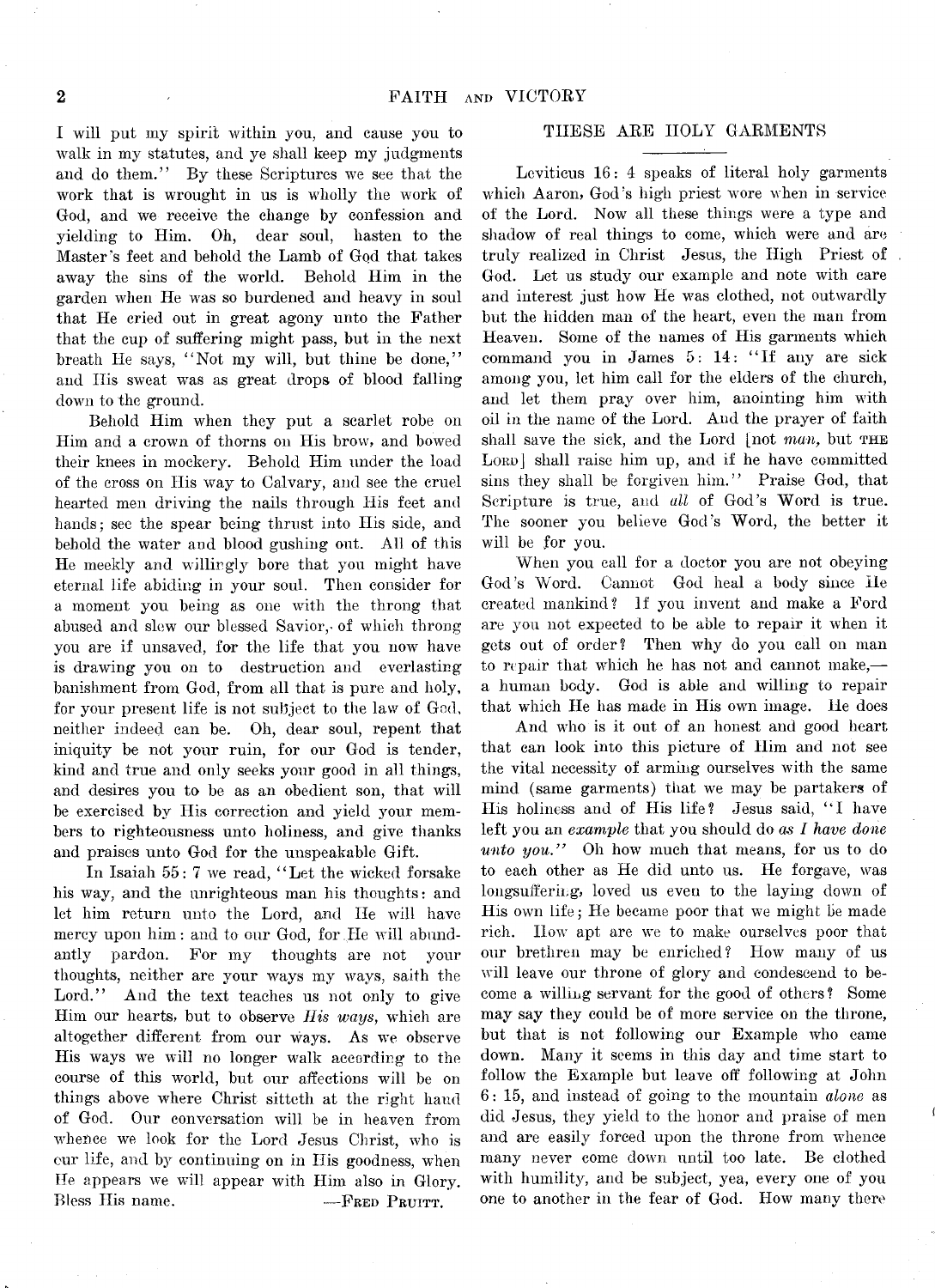are that are clothed with garments that have many pockets, and who seek to fill them with the praises of men which come to nought.

Seeing these things we are made to realize more the necessity, as Paul said in Ephesians  $6: 11-18$ , of putting on the whole armour of God that we may be able to stand against the wiles of the devil. All these garments and ornaments are freely given to us of God through His Son, and are ours for the asking. And dear one how desirous are you of obtaining these priceless gifts to adorn yourself with, that you may be found clothed when He comes ? How often do you ask the Father for them? Do you desire them more than life? If so, you shall have them, as the Word says, "He will not withhold any good thing from them that walk uprightly."

In this life when we go to purchase clothes and garments, we look at them first and see if they be good, or if they will look good on us. We wish to adorn ourselves so as to appear in public respectably. What garments are. we choosing to appear before God and how will we look in them? Are they the kind that Jesus wore ? Many people appear in public with clean outer garments, but their under garments are dirty and soiled. Also do some people appear to serve God but have many dirty gorments covered up with a thin cloak of self-righteousness.

Now Aaron was commanded to wash even his body in water before putting on the holy garments to appear before God in, which is a type that we should wash in the Blood of the Lamb first, and then put on the holy garments to go forth to serve God and His saints. In modern language let us be clothed upon with these: having on the under garments of a meek and quiet spirit, which God delights to look upon; have on the shoes of the *gospel of peace,* the pants or skirt of truth, the shirt of prayer, the collar of love a good coat of righteousness, a hat of salvation, a walking cane of faith, and an overcoat of the Spirit, which is the Word of God, where we can hide in from all the cold storms and blizzards of the enemy and keep warm in this cold world, while we walk by faith in the Son of God. " For in this we groan, earnestly desiring to be clothed upon with our house which is from heaven. If so be that being clothed we shall not be found naked

#### CLOTHE ME, LORD

Oh, clothe me, Lord, with a humble mind; So from Thy steps I may not decline.

Clothe me, Lord, with forgiving grace, That I may live to see Thy face.

Clothe me; Lord, with truness to Thee, So others in me Thy life may see.

Clothe me, Lord, with love divine, That in darkness I, for Thee, may shine.

Clothe me, Lord, with Thy robe of white, That I keep pure in the darkest night.

Clothe me, Lord, as Thou seest best, That I may retain Thy sweet soul-rest.

Oh, clothe me, dear Lord, so when I die, 1 T1 be clothed upon with a house from the sky. — Irvin H. W hitehouse.

# -----------------o----------------- S ERVICE

Connect your service with nothing but God, not with any particular set of persons. You may be comforted by fellowship, and your heart refreshed; but you must work by your own individual faith and energy, without leaning on anyone whatever; for if you do, you cannot be a faithful servant. Service must ever be measured by faith, and one's own communion with God. Saul even may be a prophet, when he gets among the prophets, but David was always the same, in the cave or anywhere. Whilst the choicest blessings given me here are in fellowship, yet a man's service must flow from himself, else there will be weakness.

"Let everyone prove his own work," and then shall he have " rejoicing in himself alone, and not in another.....

In every age the blessing has been from individual agency; and the moment it has ceased to be this, it has declined in the world; it is humbling, but it makes us feel that all comes immediately from God. The tendency of association is to make us lean upon one another. Where there are great arrangements for carrying on work, there is not the recognition of this inherent blessing which "tarrieth not for the sons of men." I don't tary for man, if I have faith in God. I act upon the strength of that faith.

Let a man act as the Lord leads him. The Spirit of God is not to be fettered by man. All power arises from the direct authoritative energy of the Holy Ghost in the individual. Paul and Barnabas (Acts 13) were sent forth by the Holy Ghost, recommended to the grace of God by the Church at Antioch; but they had no communication with it till they returned, and then there was the joyful concurring of love in the service that had been performed. He that had talents went and traded. Paul says, " Immediately I conferred not with flesh and blood." Love for Jesus sets one to work. I know no other way.-SEL.

**" Wherefore, my beloved, .... work out** *your own* **salvation with fear and trembling:** *For* **it is God** *which worheth in you* **both to will and to do of** *His good pleasure"* (Phil. 2: 12, 13).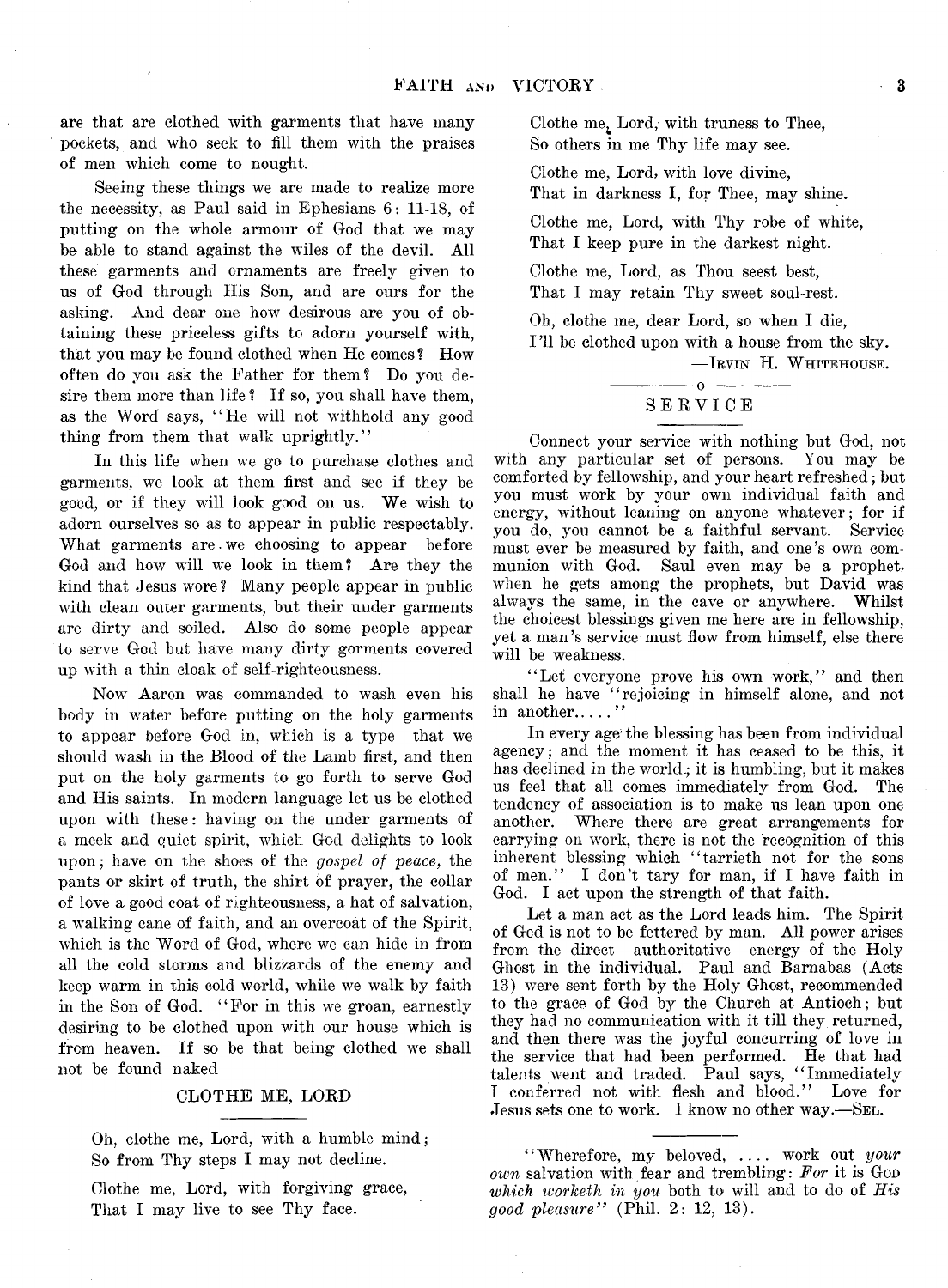# **FAITH AND VICTORY**

FAITH and VICTORY is published and sent out in the interest of Jesus to His little flock scattered abroad, by yielded members of His Body at Faith Publishing House.

Faith and Victory will be sent free of charge to all who ask for it, as often as God permits by leading, blessing and supplying.

(There will be no charges ever made against you for Faith and Victory.) Address:

FAITH PUBLISHING HOUSE,

611 W. Mansur St., Guthrie, Okla.

iimiiiiiiiiiiiiiiiiiiiiiiiiiiiimiiiiiiiiiiiiiimiiimiiimimmiimimmiiiimiiiiiiiiiiiiiimiiiiiiiiimiim

We would be thankful to God if each of our readers would send us one or more names and addresses of parties that would read, appreciate and be profited by Faith and Victory.

# # #

If you want extra copies of Faith and Victory write for them, and we shall be pleased to serve you. There may be some who would like to have a roll of papers sent them of each issue, say from two to ten or more copies; if so, let us know and we will be glad to list your name as such.

# # #

The burden of our heart is to get the gospel of the kingdom to unsaved souls, and to encourage those that are saved to have greater faith, confidence and trust in the living God.

\* # \*

Oh! that the great sacrifice of our Christ,— the atonement for our sins,—the innocent blood, could be more clearly taught and set forth in a way that souls could see the greatness of His love manifested to them, and that they might know He is only seeking their good and is anxious to give them power and overcoming grace in this present evil world.

Dear unsaved soul, God can do a definite work in your heart and translate you from the kingdom of darkness into the kingdom of His dear Son in a moment of time. In other words, be born of the Spirit, receive new life from Jesus. Praise God.

# # #

# # #

The soul that has dug deep and is sealed to the Rock, Christ Jesus, will not send an embassy of peace when the enemy comes with twenty thousand, and in that way compromise with wicked spirits that they might *share loot together.*

 $\mathscr H$  and  $\mathscr H$ 

Spiritually, wicked spirits have a way of absorbing and drawing on your substance and soul life like in manner as to a leech. # # #

It is far better to be accounted as one stricken, smitten and accursed of God and have Christ and liberty in your soul than to be a machine made brick in some man's building.

Oh, Brethren, fear not those that after they have killed the body have no more that they can do, but rather fear Him \*that is able to cast into hell fire. Precious in the sight of the Lord is the death of His saints, but God takes no pleasure in the death of the wicked. # # \*

The parting of Red Seas and the driving back of Jordan waters come only to those who are looking only unto Jesus and are willing to stand apparently in certain destruction, looking for *IIIS* escape.

The only safe place for a soul while in this body is to have self fully crucified and your life hid with Christ in God, that it be no longer  $I$  but  $He$ .

The Psalmist David says, " Fret not thyself because of evil doers, neither be envious against the workers of iniquity: For they shall soon be cut down like the grass, and wither as the green herb. Trust in the Lord, and do good: so shalt thou dwell in the land, and verily thou shalt be fed. Delight thyself also in the Lord; and He shall give thee the desires of thine heart" (Psalm 37: 1-4).

These thoughts are inspiring and renewing to weary pilgrims here in this evil world, and remind us again, and clearly, that our citizenship is in heaven from whence we look for our Savior, the invisible, immortal King.

The prosperity of professed children of God is often a sign of darkness in soul, and sometimes to an alarming extent, for Jesus says, " If the light that is in you be darkness, how great is that darkness.

AS\* WWW

There is a vast difference between the man who preaches, and the man who preaches *Christ*.

We are holy because God looking on us sees His righteousness in us.

#### $-0-$ C ORRESPONDENCE

Martinsburg, Pa.— Dear Bro. and Sister Pruitt: Greeting in His holy name. Grace be unto you and peace from God, our Father, and from the Lord Jesus Christ. Beloved I thank my God upon every remembrance of you. And this I pray that your love may abound yet *more and more* in knowledge and in all judgment, that ye may approve things that are excellent and that you may be sincere and without offence till the day of Christ. Thus by the grace of our God I have been impressed, trusting these words shall be a comfort and joy unto you, forasmuch as ye know that your labor is not in vain in the Lord.

We truly pray that all your good work shall henceforth prove to all men *all* FAITH and VICTORY. Truly this is the vital need of every sincere child of God. Without *faith* it is impossible to please God. For the just shall live by faith. If we truly have got to clear  $i$  touch stone" of the cross, faith will firmly stand and fight through unto perfect victory. The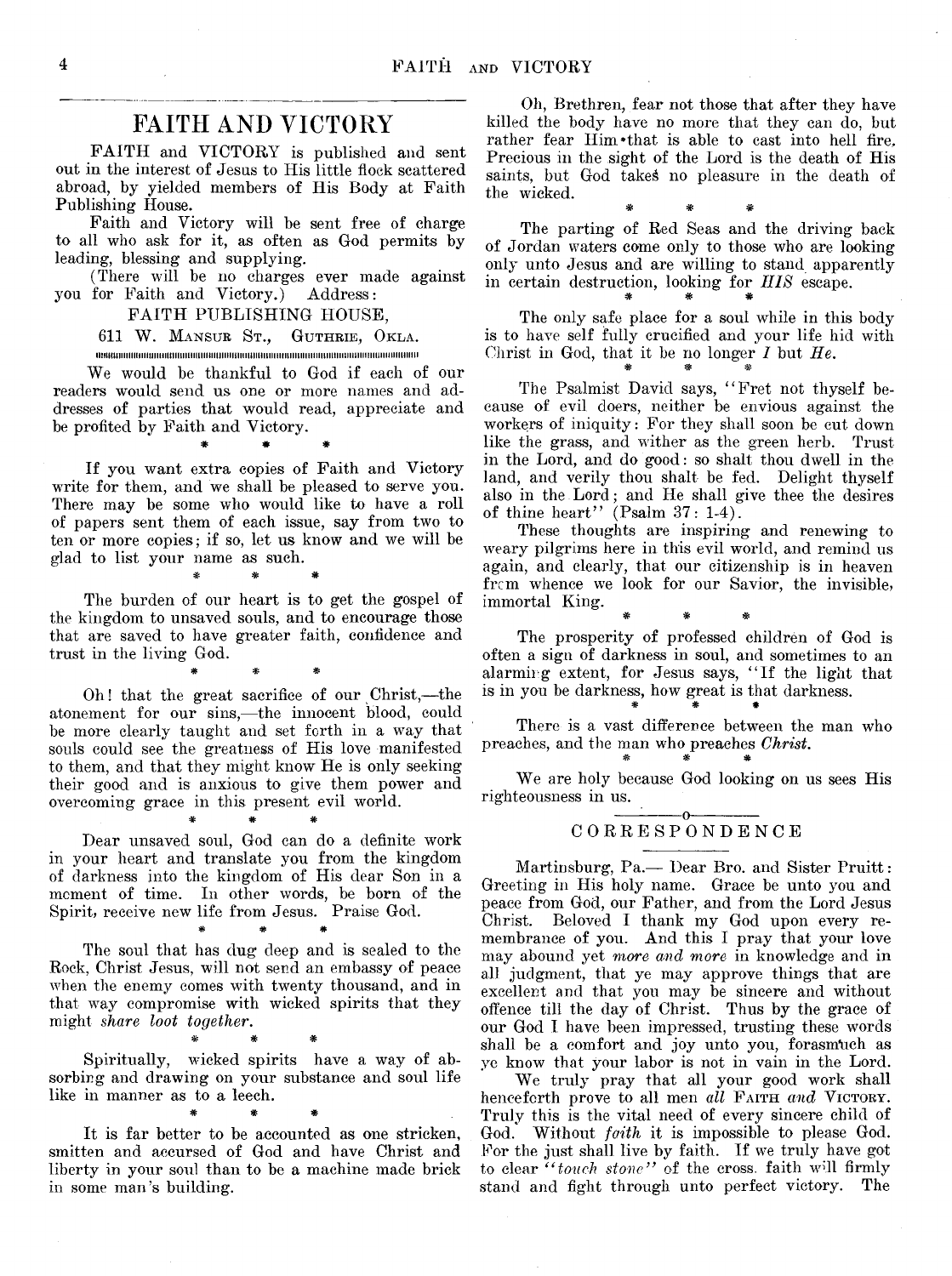*victory* which overcometh the world is even our faith.

Beloved ones, you can be assured of our prayers that the God of all grace be graceful unto you in all times of raging tempest, and all dark smoke from the burning pit with all its delusive doctrines. We pray that the Holy Spirit will ever direct and lead you on to higher and higher ground of the Holy Mount of real inspiration, where all air has a pure spiritual atmosphere, and make the true, clear handy work of our Creator plainer to your spiritual eyesight than ever, that He may do *His will*. We also have had experiences such as you mention, even held in foggy and misty deceivings, with the powers of the Pit glorying in our mournful tears and sighs. Now beloved we have clearly discerned and detected the power of these workings, though far across the waves. Our hearts truly are burdened; many hours have been spent in prayers with many tears. *May our* prayers continue. May Christ Jesus, who has given us the earnest of the Spirit in our hearts, be glorified in all your work, and grant you the opening of His good treasure, that you may be supplied in all good things according to His riches in glory. Thus we say keep clean and clear from all delusion, do God's work *as He directs,* and you will never see the need of any good thing, nor shall turn aside for help in any way. *"If God guides, He provides."* 

We have much to report of the goodness of our Lord to us-ward, as we testified of my healing at Wyatt W. Va., and victory over a hard conflict. Since the dear Lord has given us a rest to our souls and bodies, we have been here over two weeks with dear Bro. and Sister Ake, who are very precious in the Lord. Soon after we came here my wife took very sick and was in bed for a couple of days, but through earnest prayer and fastings is now up able to go about. So the good Lord is preparing us for another conflict which we expect soon at New Bloomfield, Pa., Lord willing. Pray for us that God shall open unto us a door of utterance to speak the mystery of the gospel, that I may make it manifest as I ought to speak. Truly we shall move on, not in our strength, but in the strength of the Lord. We cannot glory *only in our infirmities;* though bodily weak, yet stong in the Lord. Praise His holy name.

May the Lord's tender, loving hand ever lead, direct and protect in all the deep waters He permits to prove greater experiences for you is our prayer. Move on patiently in the Lord and He will work out His good will in you, and supply all your needs. With much holy love, — J. D. Llewellyn.

o o o

Sioux City, Iowa.— Dear workers of Faith Publishing House: I am enclosing a list of names to whom please send your paper. I am also sending an offering to be used in your work for the Lord. Your paper, " Faith and Victory," is splendid food for Christians. I am delighted with it and shall pray a wide circulation for it, also for God's rich blessings to rest upon each of the workers of the Publishing House. — CAROLINE WEINTZ.

Epping, New Hampshire.— Dear Bro. in Christ: I received your card and the package of tracts, and yesterday a paper, Faith and Victory, all for which you have my heart felt thanks. I read all of the tracts and papers and they were some of the best I have read. 1 gave out half of them to some of the inmates of the Alms House,but some of them began to find fault and seemed to care nothing for them. Many times I have laid tracts on tables for people and afterward would find them thrown upon the floor and spit upon. Well some spit upon Jesus when He was here to bring salvation to their souls. Oh, we are living in *Yery* perilous times and the world is growing worse. I pray Jesus to come soon.

I am here now in the Alms House. I am in my 17th year of sickness. I can only get about on crutches. I was a wicked sinner when I first took sick and was in terrible pain. The doctors said I could not live. I called upon God with all my might and He saved my soul and I am still living. All praise and glory to Jesus. Your Bro. in Christ, CHAS. P. SMITH.

 $\begin{bmatrix} 0 & 0 \\ 0 & 0 \end{bmatrix}$ • Ennis, Texas.— Dear people of God: How I do praise the Lord for His true people that live holy and pure and He does hear and answer prayer. Your paper is so good and encouraging. I hand the paper to others to read and send the tracts out to friends through the mail, to people that never have the truth preached in its purity.

I am much improved since the saints have prayed for me, but I am not yet able to do anything only I can get up and walk around some, for which I give God all the praise. He has been with me the past winter or I never would have lived. Some have talked about me and persecuted me, but praise the Lord I have been helped so much, I am more determined than ever to trust Him. I have coughed so hard this winter it has hurt my throat and lungs and they are left weak. I was swollen all over but am better of that. I have been down most of the time for six months and I ask agreement in prayer that God will completely heal me, for my only desire is to help spread the gospel to dear eternity bound souls. Pray that I may be filled with the true Spirit of God and live real humble and little at my Savior's feet. Yours for the full gospel, Nora Dunagin.

 $\Omega$ ooo Crescent, Okla.— Dear Sister Pruitt: Greetings. I am glad to be able to report victory in Jesus' dear name. The Lord is wonderfully blessing my soul as I live for Him. Praise the dear Lord forever. Truly my decision and determination is to follow in the footsteps of Jesus. I have had some tests, but the blessings which have followed far exceedeth them, praise God. I need much help from the Lord, but I know He will give it as it is needed. It seems that we ought to be shining brighter for the *rubs* we are getting. Praise our God; " Except ye forsake *all*, ye cannot be my disciple," saith the Lord. By *His* grace and help I am determined to be faithful to the end

and gain heaven. Please pray much for me. Your Sister in Christ,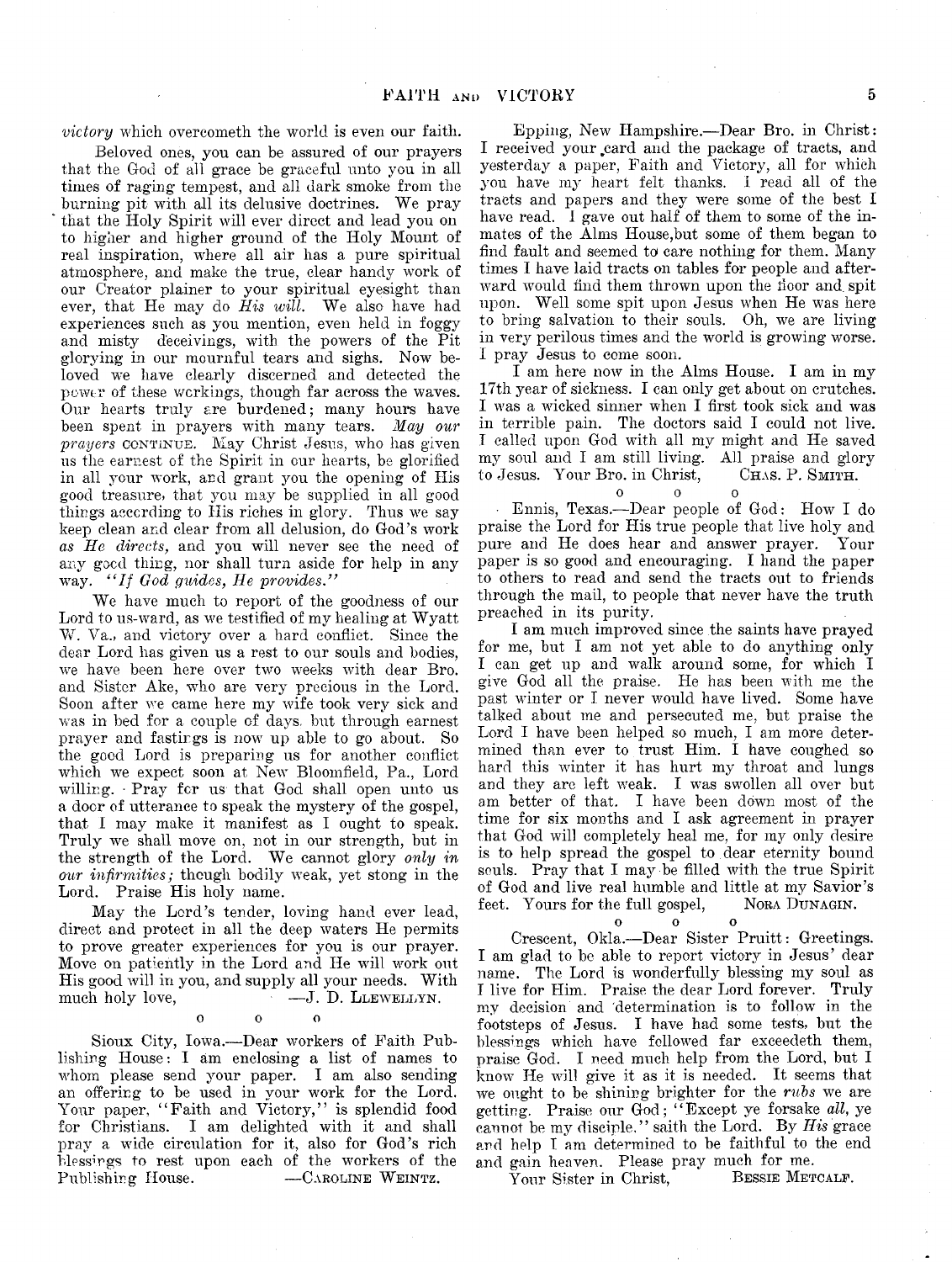State Prison,

Wethersfield, Conn.

Dear Bro. and Sister Pruitt and all at the Faith Publishing House: Greetings in Jesus' dear name. My dear friends I have received the little paper, Faith and Victory, and believe it ought to be in many homes. I thank you for sending me the paper and I wish you would continue to send it and anything that will bring us men here nearer to God.

I am one that has been very low down in sin. This is three times I have been here. The old devil has kept me on the run for a good many years. He has smitten my life down to the ground and kept me in darkness as one dead. I was dead but did not know it. I am very, very sorry so many years are gone and nothing to show. I am 58 years old, but today I can say I am a happy man. I am looked down on for what I am here for, and for trying to be true and faithful to God and to those around me day by day. So many think when down, stay down, but they do not seem to know or care to knew that God can raise them up and make new creatures out of them, and destroy the works of the devil in their hearts and lives. Many only look to get all they can out of this life, never thinking of the life Jesus wants to give them. May God open the eyes of all here to see how they stand before a loving Father and Savior.

Oh, dear ones, I am happy to say today that Jesus is my best Friend, my Savior, and all I long for. I hate my self and I look to Jesus for victory over myself day by day. God has promised the longing of my heart and He will bring it to pass. (Psa.  $37: 4-5$ . Now dear loved ones will you please pray for me, I want the Spirit of Jesus to rule all my life so that glory and praise will go up to God. 0 bless His holy name, He is so good to me unworthy as I am.  $-$  ALBERT LAMBERT.

o o o

 $\Omega$ 

Stoneboro, Pa.— To the publishers and readers of the paper, Faith and Victory: I have carefully read your little paper and find it all good food for the soul, and I hope and pray for its success in the salvation of many souls. The dear Lord showed me very clearly this winter, in a dream, the great lack of preaching and printing and testifying is a clean heart. I asked the Lord for the interpretation of the dream and the answer came, "They are not preaching it." I said, "What is it they are not preaching?" He said, "A clean heart."

I also had a dream of Sunday School out of doors and a huge Bible opened at the book of Deuteronomy. I said, "Where is the lesson?" A man answered. "The last chapter of Deuteronomy." I asked the Lord the meaning and He said, " Read the chapter." I then understood that present leaders were not allowed to lead the Church into the deepr experience of sanctification.

I had also another dream of explaining and thus exposing the mystery of iniquity. I was receiving a message from heaven and was unable to receive it, o^lv as an unseen hand helped, and said that this was to explain and expose the mystery of iniquity. This hand pointed up into the heavens where I saw a horse's head and then a whole army of horsemen. The horses were red. I then saw a huge man lying across the heavens in full uniform of worldly soldiers with a sword by his side. Presently the man began to disjoint and go to pieces, and I was informed this represents the anti-Christ church of today. May God help us to get out and keep out of the power of beast religion. There is no one that is clear and clean in heart but what will obey the voice of God: Come out of her My people. May the Lord add His blessings to this is my prayer.  $\hspace{1.6cm}$   $\hspace{1.6cm}$   $\hspace{1.6cm}$   $\hspace{1.6cm}$   $\hspace{1.6cm}$   $\hspace{1.6cm}$   $\hspace{1.6cm}$   $\hspace{1.6cm}$   $\hspace{1.6cm}$   $\hspace{1.6cm}$   $\hspace{1.6cm}$   $\hspace{1.6cm}$   $\hspace{1.6cm}$   $\hspace{1.6cm}$   $\hspace{1.6cm}$   $\hspace{1.6cm}$   $\hspace{1.$ 

o o o

Anadarko, Okla.—Dear Friends and Brothers at Faith Publishing House: The little paper you have sent to me (in my daughter's name) I enjoyed more than I can tell you. My daughter (Bonnie) passed out of this life June 24, 1922, age 19 years and 5 months. She was my baby. While she lay sick some one sent her some reading matter from your Publishing House, which was the first she would read of any Christian tracts and papers, and I believe they led her to fear God and pray. She was educated as far as was possible in a worldly way, and held her diplomas from business colleges, but she knew nothing of God's Word. She was in perfect health when she was stricken down, and she at once said God had laid His hand upon her for neglecting the things that were most important and going too far in sin. She lay suffering for six months, but thanks to my God and Savior she was happily converted two weeks before she died. I had her anointed and prayed for and all the fever left her, and we all thought she was healed. She said, " I am so happy," and raised her hands and shouted for two hours. Oh, I will never forget how bright and beautiful she looked and talked, but, alas, after twenty-four hours her fever returned and was 105 until she died. I sent for the people of God to come and pray for her again, but to no avail, for she said the healing she got was of the *soul,* and not the body..

Now I am left alone, and desire prayers that the Lord shall work by His hand in my affairs, and in a *way* that I may be near and with His people.

-MRS. CARRIE WILKERSON.

### o o o

Des Moines, la.— Dear Brethren in the Lord: Greeting in His precious name and love that knits our hearts together in Him. Your letter has been gladly received. Truly, precious is the Lord to those who put their trust in Him. Yes, Brethren, we must live, and labor, suffer and die for Him, spiritually in the heart whether literally or not. The cup may be bitter but the glory that is to be revealed hereafter is not to be compared with the present things. And so we have it: "And it came to pass, that, as they went in the way. a certain man said unto Him. Lord. I will follow Thee whithersoever Thou goest. And Jesus said unto him. Foxes have holes, and birds of the air have rests; but the Son of man hath not where to lay his head" (Luke 9: 57-58). "And He said to them all. If any man will come after me, *let*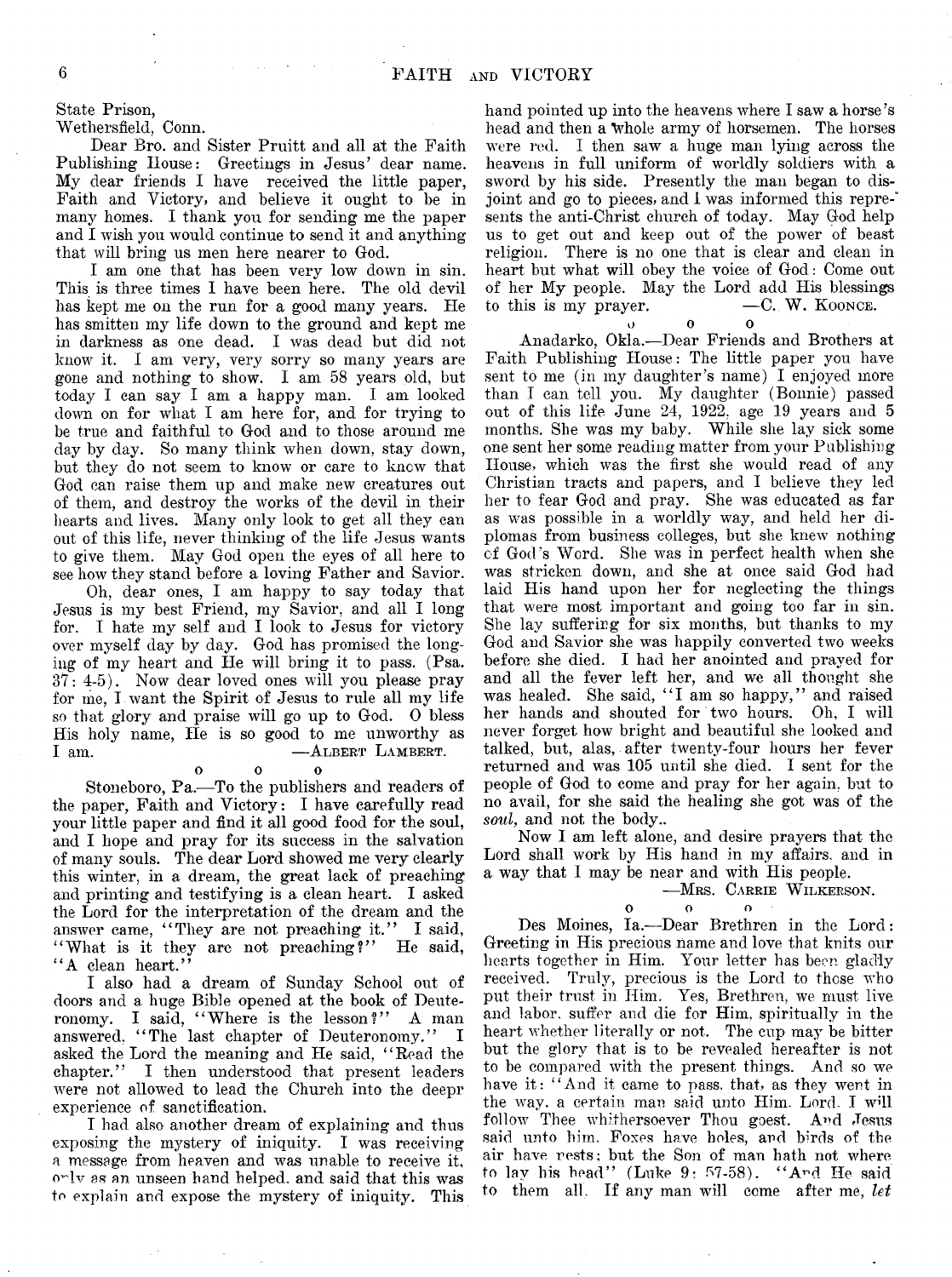*him deny himself, and take up his cross daily and follow me.* And whosoever doth not bear his cross and come after me cannot be my disciple" (Luke  $9: 23: 14: 27$ . Oh, precious Lord, Thy will be done.

So let us faint not nor be weary in well doing. The coming of the Lord draweth nigh, surely. My prayers to God are continual in your behalf. Your  $B_{\text{ro. in Him.}}$   $-G_{\text{UV LITPLE.}}$ 

o o o

Hazelton Iowa.—Dear friends in the Lord: Some two or three weeks ago I wrote you asking you to pray for the healing of my body, and I received an answer with your promise. I am so happy and thankful to be able to tell you that I feel that the Lord has heard and answered, for I can truly say I am much better, and I know my help cometh from the Lord. 1 just received the little messenger, Faith and Victory, and I thank God for the great privilege of its encouraging words, for its healing balm. May the Lord bless you one and all and supply your every need, and encourage you to press on. My earnest prayer is that you may be able to continue the great work of spreading the gospel of Jesus to His glory. Praise God for His love to man, for surely we are unworthy creatures.

As I think I have told you before, there are very few here who are endeavoring to walk in the light, so I again ask your prayers that we may hold out faithful. for we have the promise if we endure to the end we shall be saved. I am praying for enduring grace over every opposition that my light may shine for<br>Jesus. In holy love, Mrs. J. M. BUCKMAN. Jesus. In holy love,

#### $\mathbf{o}$

Zadock, Ark.— Dear workers of Faith Publishing House: Greeting in the name of our dear Lord Jesus. This morning finds me happy in His love, and praising Him for having done so much for me. For I had wandered away from His fold not realizing that I was leaving His path of love and light until I discovered that I was in total darkness, not knowing whither to go. But when I turned back and began to call for help from our dear Redeemer I was cut to the heart to learn that I had gone so far from the path of righteousness. I humbled myself in my heart and on my knees and began to crawl back over the rough way over which  $\overline{I}$  had stumbled, trembling with fear that I could not find my way back from whence I came. But as I called more earnestly and fervently He heard and answered my call and His beautiful light burst out on my sight again. I could see my way clearly. Now I am so thankful and happy in His love that I want every true child of God to pray for me, that T may shut my eyes to the world and its ways so that I can see and understand God's ways more perfectly, and that I may be satisfied and contented in His love, though all the world be against me. I am praying daily for Him to help me to be perfectly willing to do just what ever He wants me to do. and to suffer anything for His name.

So dear saints who happen to read these lines, please pray for me that I may be faithful.

—Lissie W illiamson.

# JESUS THE SAME TODAY

" Jesus of Nazareth, a man *approved of God among you* by *miracles and wonders and signs* which God did by Him in the midst of you" (Acts  $2: 22$ ). God's approval of His faithful is manifested in His power given to those who pray the prayer of faith. We see by the above text that the miracles and wonders wrought by Jesus served as a seal of our Heavenly Father's approval of Christ's faithfulness, yet the blind preachers could not see this truth and accused Him of healing people's infirmities by the spirit of the devil. And today the same Pharisaical assertion is made by those formal Christians without faith and power, that those believing children of God who pray for the healing of the sick and the restoring of sight to the blind, perform miracles by the spirit of the devil. But the Scripture makes it plain that those miracles of healing are the manifestations of God's approval and should serve as a seal of our apostleship instead of an occasion for reproach and slander.

It was this charge against Jesus that *" He hath Beelzebub, and by the prince of the devils casteth lie out devils,"* that brought forth the declaration of our Lord, namely: " *Hefthat shall blaspheme against the Holy Ghost hath never forgiveness, but is in danger of eternal damnation*: *Because they said He hath an unclean spirit"* (Mark 3: 22-30). To call the Holy Ghost an unclean spirit is *blasphemy against the Holy Ghost that is not pardonable.* Yet professed Christians of today are guilty of the same blasphemy when they attribute the healing power of the Spirit as being the work of the devil.

All ministers of Christ who anoint and lay hands on the sick, which are healed by the prayer of faith, are simply keeping the works of Jesus and thus revealing " *Christ the same yesterday, today and forever."* No Christian should object to this, for the promise is " And he that overeometh, *and keepeth my works.* unto the end, to him will I give *power over the* nations" (Rev. 2: 26). Surely it is very important that our Lord's faithful children *keep the works of Jesus* unto the end in the true old time completeness. The Beelzebub spirit is the opposition to our Lord's ever regenerating, baptizing and healing Spirit, which breaks down the iron bars of infidelity. All glory to Jesus Christ.

We never take one step ahead in Christian works and Christian experience in advance of our faith. It is impossible for one to " *keep the works"* of Jesus in our life without faith in all the spiritual gifts of Jesus as recorded in 1 Cor. 12: 1-12, for a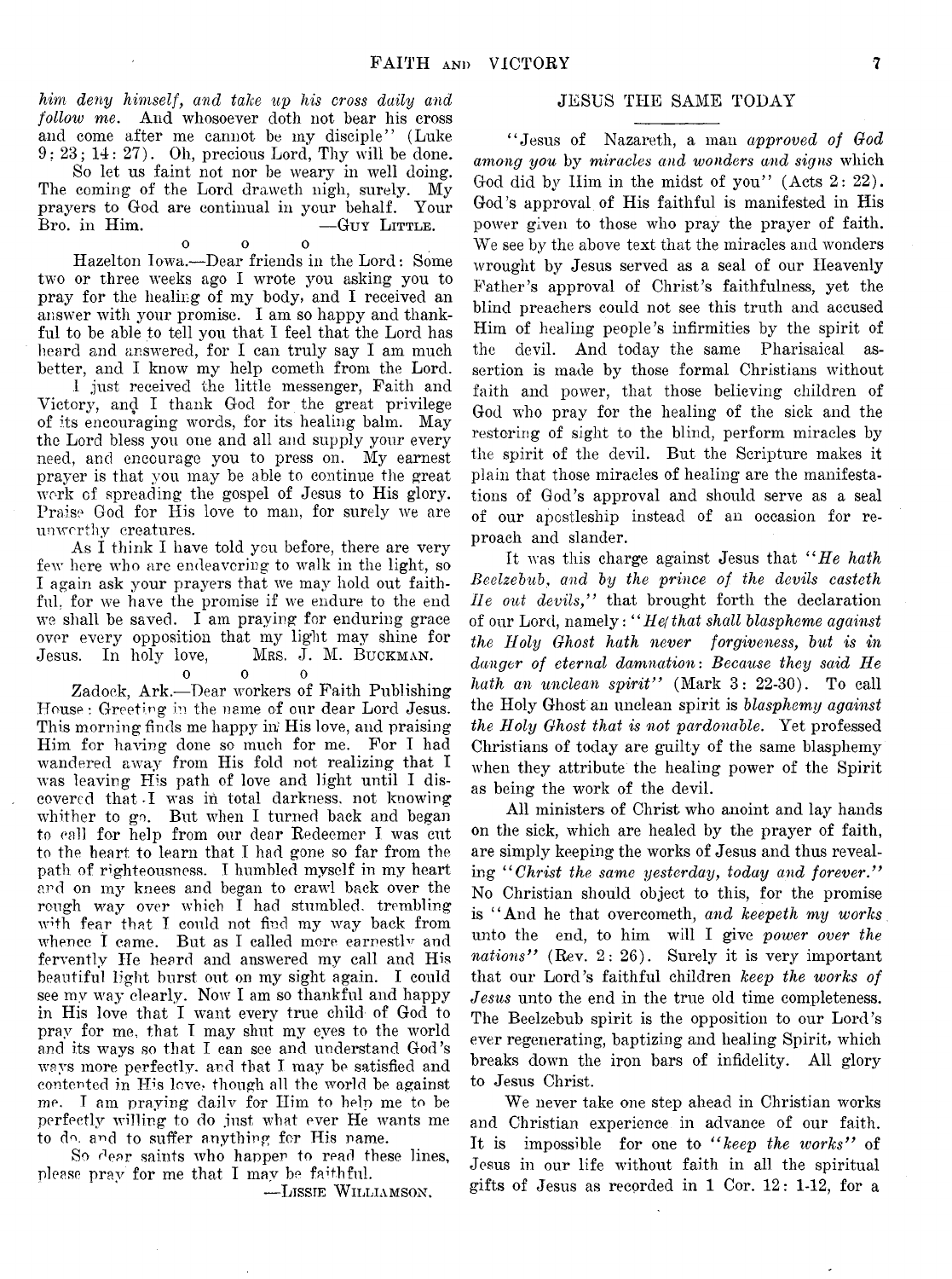lack of faith is always a loss of spiritual power. The gift of healing the blind, the deaf and dumb, and those doomed souls which doctors cannot help is certainly the gift issuing from Jesus to His true disciples to pray the prayer of faith as recorded in James 5: 14, 15, and Mark 16: 17, 18. In humility let us seek to reveal the resurrected "Jesus the same yesterday, today and forever." - N. M. Good.

#### -----------------o-----------------  $WHAT$  IS SELF?

It is the principle which governs us in our natural life, and which takes in our being the place God claims is His. It is self in a man which feels hurt and wounded when he does not get the credit he desires for that which he does; Christ in us gives all the credit to God. It is self in us which retaliates when we are unjustly treated; Christ in us when He is reviled, reviles not again.

It is the carnal mind, which "is not subject to the law of God, neither indeed can be" (Rom.  $8:7$ ), and which Jesus calls on us to deny. "If any man will come after me, let him deny himself" (Matt. 16: 24). Self, like King Saul, is always head and shoulders taller than anybody else.

Self in us pities itself, thinks it has a right to be noticed and sympathized with, when in physical suffering. When it cannot get room in the omnibus, when the ear conductor won't stop, when some one opens a window and makes a draft, or shuts a window and it can't breathe, self thinks it is to be pitied . Self loves to relate all these circumstances in order to excite and receive the compassion it craves. Christ in us sees the hand of God in all these things, believes they are all working together for our good, and praises God for a little test of faith or patience.

Self in us feels hurt if other people are being praised, their work for God related, and their zeal and love admired; self thinks it loses too much ground, and seeks to turn the conversation to its own zeal and devotion or that of its parents, brother, uncle, aunt, or twentieth cousin; so that the party spoken to shall feel that self has as much to boast of as anybody has. Christ in us is pained when anything is said about ourselves or our work, knowing that the Lord Himself does it all; but rejoices to hear that of others spoken of, and is glad of the grace of God in them.

Self is conscious of the impression it mokes upon people in entering a room ; Christ in us makes us unconscious of ourselves.

Self is always ready to exact its rights as regards honor, comfort, convenience, property, etc., and self has generally a somewhat magnified view of what its rights are. Christ in us has no rights but the will of God, and can, therefore, always and under all circumstances praise Him.

Saul is an apt type of this rival of God in our hearts and lives. Self may be changed as Saul was, may have "another heart," and be "turned into

another man;" but self is still self and not Christ. Self may be changed from sinful and worldly self to converted self, but the same self-seeking, selfesteem, self-pity, self-justification is there, . only on another ground. Self may become sanctified  $(?)$ self, and the passion of life may be holiness; self may be the essence of consistency, and yet be self still and not Christ. There may be the greatest devotion, the greatest self-sacrifice, but it may be for the object of obtaining holiness in ourselves; for the satisfaction of being known as holy people; but this is self still. Christ seeks not His own glory, nor His own will, nor His own ideal, and speaks not His own words. Numbers of earnest Christians do not discern how much of self there is in their spirit, in their work, in their aspiration after, and in their experience of holiness.

As Saul was rejected, so is self, God cannot mix with self, and so self must die; but die by its own hand it cannot. If we attempt to mortify self, the very attempt strengthens it; it is only as self is handed over to God and ignored, that its death comes about. Self although condemned, may linger on, constantly manifesting itself in one form or other where it is least suspected.

But how am I to get rid of self? Hand it over to Jesus. He tells us to deny ourselves, but it is in favor of another self, even Jesus. He is our new, our everlasting life, our eternal self. Instead of me— Jesus. 44 Not I live, but Christ liveth in me." It is not I that pray, but the Holy Ghost prays in me. It is not I that conquer sin, but Christ in me does it all. — MRS. M. BAXTER.

#### ---------------- o----------------- WORLDLY CONFORMITY

The Bible plainly teaches us how we should dress to the glory of God.

The following are a few references on this subject : Gen. 35: 2-4; Exodus 33: 4-6; Jsa. 3: 16-23; Rom.  $12:1, 2; 1$  Tim.  $2:9;$  Jas.  $1: 21-27; 1$  Pet.  $3:3, 4$ .

"What does that gaudy ribbon and those ornaments upon your dress say to every one that meets you?\* It makes the impression that you wish to be thought pretty. TAKE CARE ! You might just as well write on your clothes. 'No truth in religion.' It says, 'Give me dress, give me fashion, give me flattery and I am happy.' The world understands this testimony as you walk the streets. You are living epistles, <sup>*t*</sup>known and read of all men.' Only let Christians act consistently, and heaven will rejoice and hell will groan at their influence. But, 0. let them fill their ears with ornaments and their fingers with rings—let them put feathers in their hats, and clasps upon their arms, and heaven puts on a robe of mourning and hell holds jubilee." $-F$ INNEY.

44 Christian parents are bound to refrain from putting ornaments on the dress of their children as much as on their own clothing. Those who indulge their children in superfluous ornaments commit the double sin of doing wrong themselves and teaching their children to do what God has positively forbidden.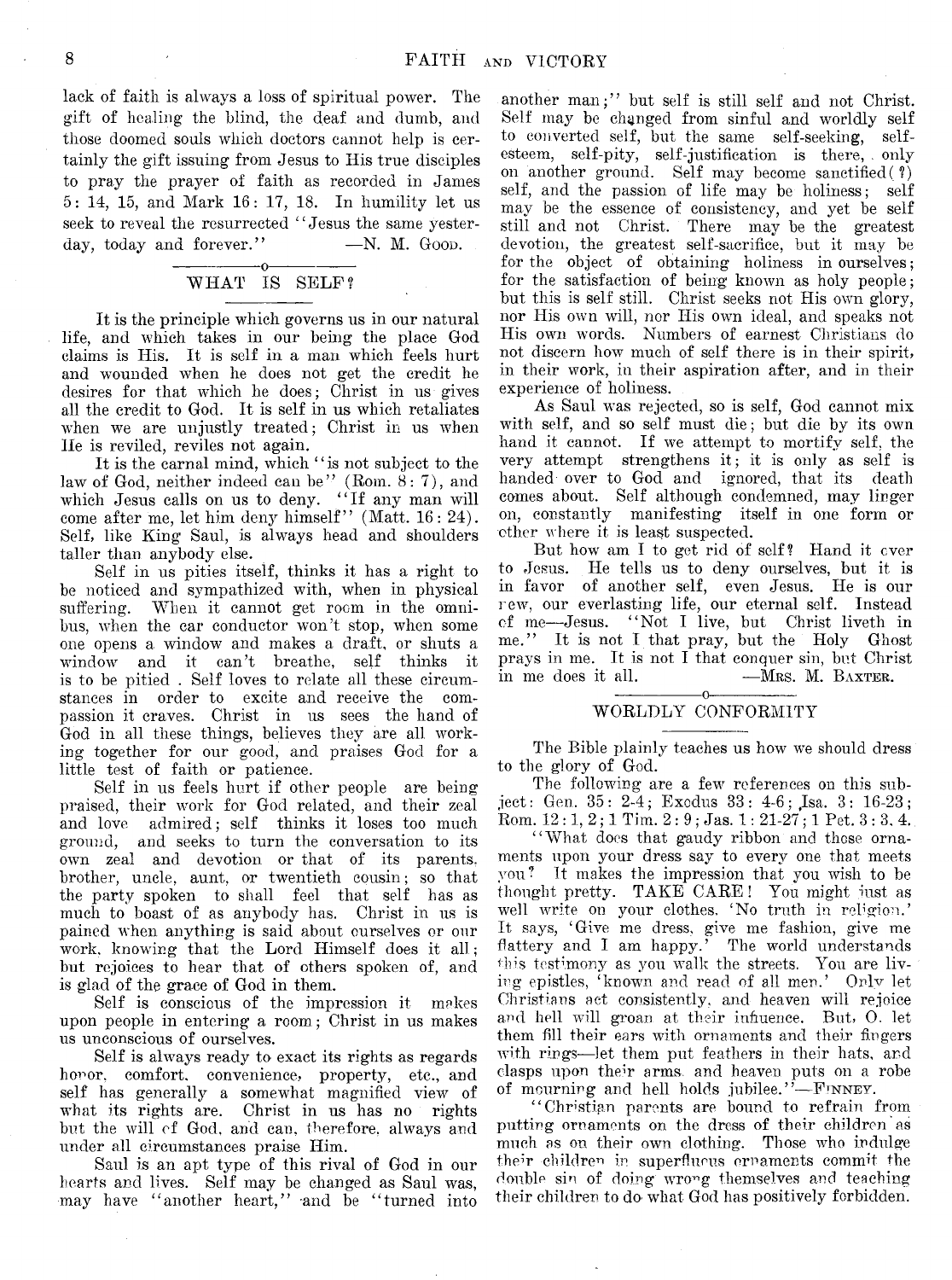# SOME EXCUSES FOR PRIDE ANSWERED

1. 0, I desire to look like other people. 'Nothing superfluous should be worn simply because it is in fashion.' 'Be not conformed to this world.' 'If any man love the world the love of the Father is not in him.'

2. Other professors of religion wear the same fashions. 'What is that to thee? Follow thou me.' ' Thou shalt not follow a multitude to do evil. ' Christians should *set,* not *follow,* the fashion.

3. Why, our minister says there is no harm in adorning the body. 'If any man preach any other gospel to you than that you have (already) received, let him be accursed.'

4. I love God and my heart is not set on these things. You may think so, but if all your ornaments were stripped off you would soon find the contrary. ' This is the love of God, that we keep His commandments/ 'He that saith, I know Him, and keepeth not His commandments is a liar, and the truth is not in him.'

5. Ore might as well be out of the world as out of the fashion. 'Ye are not of the world, but I have chosen you out of the world.' A dead bird has no use for feathers.

6. I can afford to wear these things. 'Ye are not your own; for ye are bought with a price: therefore glerify God in your body and spirit which are God's.' 'So then every one of us shall give account of himself to God.'

7. I never had the light. 'Thy word is a light unto my path.'

8. I do not believe it is wrong to dress as one pleases. 'If we believe not, He abideth faithful; He cannot deny Himself.' ' We ought not to please ourselves,-for even Christ pleased not Himself.'

9. Why, I never think of these little ornaments. 'Well, if you never think of them, why do you remember always to put them on?' 'If any man be in Christ, he is a *new* creature, old things are passed

away; Behold, all things are become new.' It makes no difference how you dress if your heart is right. You might as well say, 'It makes no difference how much you lie if your heart is right.'

11. The 'General Rules' of the Methodist church after stating a great variety of sins, including the putting on of gold and costly apparel, which the *candidate* is required to avoid, says: 'And all these things we know His Spirit writes on *truly awakened hearts*/ According to these 'General Rules' thousands in the Methodist churches today, who wear gold, jewelry, feathers, flowers, etc., including many who profess holiness, are not so much as *truly awakened.* — Sims.

#### $-0$ AN AWFUL SIN

Many souls would get saved and keep saved, were they encouraged, rather than hindered and discouraged.

Priests and pastors often prejudice those of their congregation against meetings where experimental

religion is taught and sought, and especially do they object to then/seeking the same. In like manner do parents often hinder their children, and children their parents; husbands their wives, and wives their husbands. Relatives and neighbors often hinder each other. They stay away, yet believe every slanderous report, and never go to see and hear for themselves.

Friend, are you guilty of the above? Guilty of hindering an immortal soul in doing what God commanded them to do? "Repent and be converted." Guilty of robbing a soul of the highest gift God ever gave them—the right to choose?

Think of it! Guilty of keeping a soul out of heaven! If you are, an awful curse is resting upon you. "It would be better for you that a millstone were hanged about your neck, and you cast into the sea, than that you should offend (hinder) one of these" (Luke 17: 2). You certainly will have an awful hell in that you not only refuse to obey God yourself,but also hinder others. You may say, " I do not oppose others." Very well, but do you encourage them by word and example? If not, your influence hinders them. You are bound to exert an influence over some one, either for good or evil, that will help to land their souls in heaven or hell. "For none of us liveth to himself, and no man dieth to himself" (Rom. 14: 7). The responsibility of life is upon you. Your influence will be felt by some soul all through eternity. "Except ye repent and be converted," you will not only lift up your own "eyes in hell," but you will find those there that will add to your torment for helping to damn their souls.

Consider this! God will hold you accountable for every word and action that would tend to hinder or discourage another. When you tantalize, persecute or ridicule God's humble followers, you are doing it to God. When you mock and scorn at them, you are mocking at God. "Be not deceived, God is not mocked; for whatsoever a man soweth, that shall he also reap" (Gal. 6: 7). "Inasmuch as ye have done it unto one of the least of these my brethren (or sisters) ye have done it unto me'' (Matt.  $25:40$ ).  $-$ SEL.  $-0-$ 

# MORE PRECIOUS THAN GOLD

Jesus taught and admonished His disciples to take heed lest they be deceived, and when wars and commotions come not to be terrified. Also He says, "Nevertheless, when the Son of man cometh, shall He find faith on the earth?" (Luke  $18: 8$ ). It is the purpose of Jesus, dear souls, in all Hs teachings and leadings, to bring many sons and daughters up through, great tribulation, wash us white in His holy blood, and bring us unto glory, that where He is we may be also. He spoke to the beloved John when He permitted him to be banished to Patmos of the *" hour of temptation* which shall come upon all the world, to *try* them that dwell upon the earth." Most anything of use in this temporal life is tested as to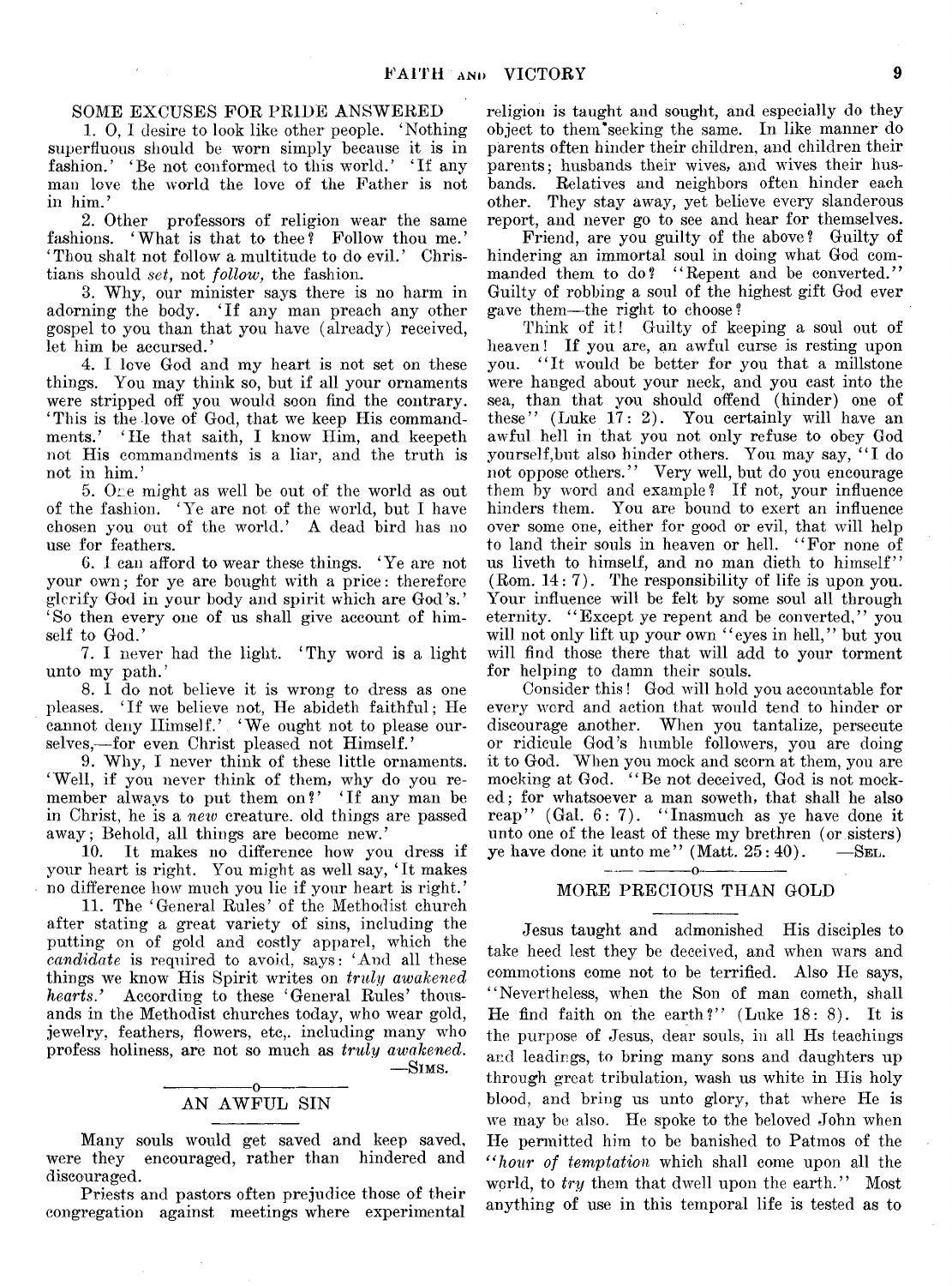its quality and fitness before it is put into the service for which it was made.

Now souls that have their life and self-sufficiency dead and hid with Christ in God, are likened to earthen vessels, that all sufficiency may be of Christ and not of themselves. Yet, if needful, while abundantly rejoicing in the Lord for the lively hope He has begotten us unto of an inheritance undefiled and eternal in heaven, God permits Satan to visit us with an hour of temptation, it shall work for those exercised patiently therein a far more exceeding and eternal weight of glory. The need that the Lord sees, that causes Him to permit such seasons of fiery trial, is the removing of dross and the purging away of those things that are hindering the bearing of more fruit unto God. Peter pointed the strangers and pilgrims to Jesus, by whose power they were kept, and to the value of *" the trial of your faith, being much more precious than of gold that perisheth, though it be tried with fire.*" (1 Peter 1:7).

Dear souls that have beheld the Lamb of God, have seen and partaken of His sacrifice for your sins, and He has translated you out of the kingdom and bondage of Satan into His glorious kingdom, you are graciously exhorted, when tempted and reproached for the name of Christ, to "think it not strange concerning the fiery trial which is to try you, as though some strange thing happened unto you: But rejoice, inasmuch as ye are *partakers of Christ's sufferings;* that when His glory shall be revealed, ye may be glad also with exceeding joy." It is the purpose of Jesus who is raised from the dead and ascended to the right hand of the Father, and who has made you free from the body of sin and death, that your heart and affections be upon Him and your treasures above, and thus He draws you away from the vanities of earth. But notice also another exhortation to the purpose of the " *God of all grace, who hath called us unto His eternal glory by Christ Jesus*, *after that ye have suffered awhile, make you perfect, stablish, strengthen, settle you"* (1 Pet. 5: 10).

True humility is brought about in a great measure by the fiery trials and tests of faith. Jesus, our dear Savior, was seemingly forsaken of the Father and delivered into the hands of His cruel-hearted crueifiers;— but the counsel and will of God had ordained this suffering and sacrifice for every man's sins. See Him in Ilis humility, His judgment being taken away, and He was given vinegar and gall to drink, for He realized and said, " But this is *your hour*, and the *power of darkness."* Job said in the midst of his fiery trial: " For the arrows of the Almighty are within me, the poison whereof *drinketh up*

*my spirit."* Oh souls, who may be in a season of trial, purging,, humiliation or temptation insomuch that your *" judgment is taken away,"* and which *" drinketh up thy spirit,"* draw nearer and nearer the bleeding side of Jesus, our Hope of Glory, and receive the benefits from the sufferings; for there hath no temptation befallen you but what is common to all, and there is a way of escape, and that way is made by Jesus. So steadfastly, and directly, look unto Him the author and finished of our faith, and ye shall endure as seing Him who is invisible. The grace of our Lord Jesus Christ be with you all.

— Robert Longley.

# ---------------- o----------------- THE LORD'S DEALINGS WITH THE CONVICT, DANIEL MANN

*[The following is taken from a booklet of the above title by* Paul J. Loizeaux, *which is his personal experience. The convict, Daniel Mann, was sentenced, to be hanged within a few weeks when found by this servant of the Lord. Tie had killed a guard who had also just recently been saved.* Bko. Loizeaux *continued to visit this converted convict until his execution, and, at his request, spent the night prior to his death with him in his cell. This incident took place in the Penitentiary at KINGSTON, CANADA.*]

The first time I visited him was on Friday, Nov. 18th. He appeared very cheerful, but his ways soon convinced me he was doing all in his power to excite himself into happy feelings to drown the thought of his impending execution.

Upon testing him a little as to. the *ground* of the hope he expressed concerning the life to come, I soon found it to be his repentance, his comparative freedom from evil desires, his love to God, etc. He thought surely he had made his peace with God since he had so many good things to show.

His *Ups* talked about Jesus and His love very nicely. He repeated some of God's precious promises, but evidently his heart was so intensely occupied with self that he could grasp no meaning in those promises.

His earnest face, however, and the thoughtful attention he paid to what I said to him, attracted me at once. I remembered how, four years before, I was in the same state— occupied with my humility, my repentance, my faith, my love—and while putting on a cheerful face, to make myself believe that happiness which I had often heard a man at peace with God, what bitterness lay in the depth of my soul! I remembe when, at the climax of misery, some one me to Rom. 3, how it had opened heaver unutterable deliverance it brought me; ai to have him get in the same place.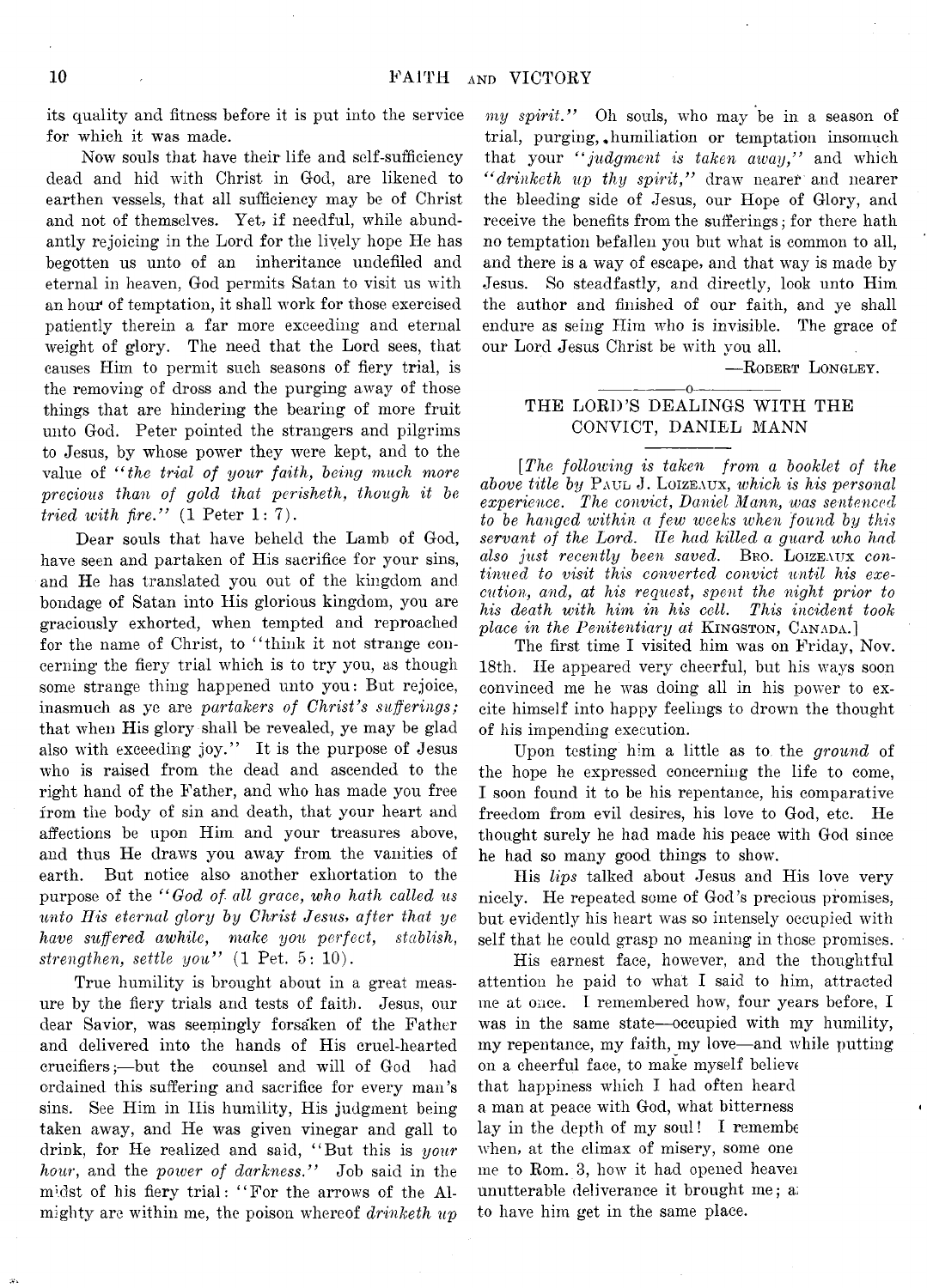I told him nothing *he* could do could save him—• neither his repentance,-nor his love, nor looking to the work of the Spirit in him, could give him peace with God. "You are lost," I said; "you are dead in trespasses and sins— *condemned already*— and you might as well think that weeping and promising to do better could put away the sentence pronounced against you the other day, as to think your repentance, or your promises, or any thing from *you,* can remove the curse of God's eternal law which now hangs over you, as well as over every soul of man who is not saved.

I told him the only thing that could meet a "lost" man's need was salvation. A " dead" man needed life, and a "condemned" man needed mercy.

I declared to him that he was greviously mistaken if he thought he had made *his* peace with God.  $He$  could never do that. "What, then, must I do?" he said, in a half-bewildered way. "Read there," I said, and my finger pointed to Col. 1: 20, " *And having made peace through the Mood of His cross,.* . *"* I pointed again to Gal. 3: 13, and said, " Read again here," "Christ hath redeemed us from the curse of the law, being made a curse for us."

I then besought him to read, thoughtfully and prayerfully, Rom. 3, 4 and 5; and commending him to the Lord, who alone, I knew, could open his blinded eyes, I left him in his lonely cell.

1 did not call again until the following Tuesday, November 22nd. The turnkey at the entrance-door told me that one of the criminals was anxious to see me. Without asking which of the two, I called first on the one occupying the cell nearest the entrancedoor, but found him much as before— more occupied with the actual consequences of his crime than with his lost condition before God—ready enough to pray and engage in devotional exercises, but completely blind as to what salvation is.

I left him, much downcast in my spirit, and full of that dejection which often makes one weary, when, after having set forth a *finished salvation* before \*a poor sinner, he answers you, "I will try to do bet*ter; "* and I had well-nigh forgotten the turnkey's announcement, when, Daniel Mann's cell being opened to me, I was soon reminded of it. Scarcely had I taken my seat on the wooden bench beside him when he said to me, "I longed to see you."

" What for?" said I.

"Since daylight this morning," said he, "I have not been able to *pray;* I can only find time and room for *praise."*

" How is that?" said I. " What makes you so happy?"

"You remember," said he, "your visit to me last Friday, and the three chapters you told me to read in Romans? Well, after pondering a good deal on what you told me, and which sounded so differently form anything I had ever heard, I read them over and over again, but I got more and more miserable. All day Sunday was dark and gloomy, and yesterday too. I felt as if I must surely perish. Last night, I could not close my eyes a single moment, but I lay on my couch in misery— oh, what misery! Suddenly, while in my despair, my mind was arrested by a part of Rom. 5— these verses: ' For when we were yet without strength, in due time Christ died for the ungodly. For scarcely for a righteous man will one die; yet peradventure for a good man some would even dare to die. But God commendeth His love toward us in that, while we were yet sinners, Christ died for us.' Oh, dear, *dear* sir, need I tell you the effect ? I jumped to my feet. I praised God outright. I felt like a man who is already in heaven. I saw why Jesus was on the cross, crying out, ' My God, My God, why hast Thou forsaken Me?' I understood what is meant by 'It is finished.' I saw God's love to me, and I praised, and praised, and praised again. I saw my salvation was not out of anything from me, but out of Christ's finished work; so I cried out, 'Oh, glorious thing!' I am as sure of my salvation now as I am sure Christ's work is finished; yea, *ivas* finished over eighteen hundred years ago. I have it, I have it, for I *believe!"*

As he spoke, his earnest face, wet with tears, looked to me like the face of an angel. Tears rolled down my face too. I took him in my arms, and could but exclaim, "My brother, my dearest brother, we shall sing together throughout eternity the value of the blood of Jesus."

Again he said, " How blind I have been! I never saw till this morning! Till then, my eyes were altogether turned *inward-*-looking within to see something that God could be pleased with; but since early this morning, my eyes are turned *outward*—to that which has been done for me. Till this morning I always thought, what I had heard many say, that ' Christ had done His part, and we must do ours' to be saved. What my part was, however, I never could get anyone to tell me with certainty, and still less could my own heart tell. I had the Bible, but I did not know where to begin. I was told I must repent; and earnestly and prayerfully I went at it, but never had the certainty I had fully satisfied God. I was told by many to be very earnest in prayer; and I agonized with God until I could but cry out, 'Lord, if I *must* go to hell, I will go there praying.' I tried every way, but there was no light. Sometimes I tried